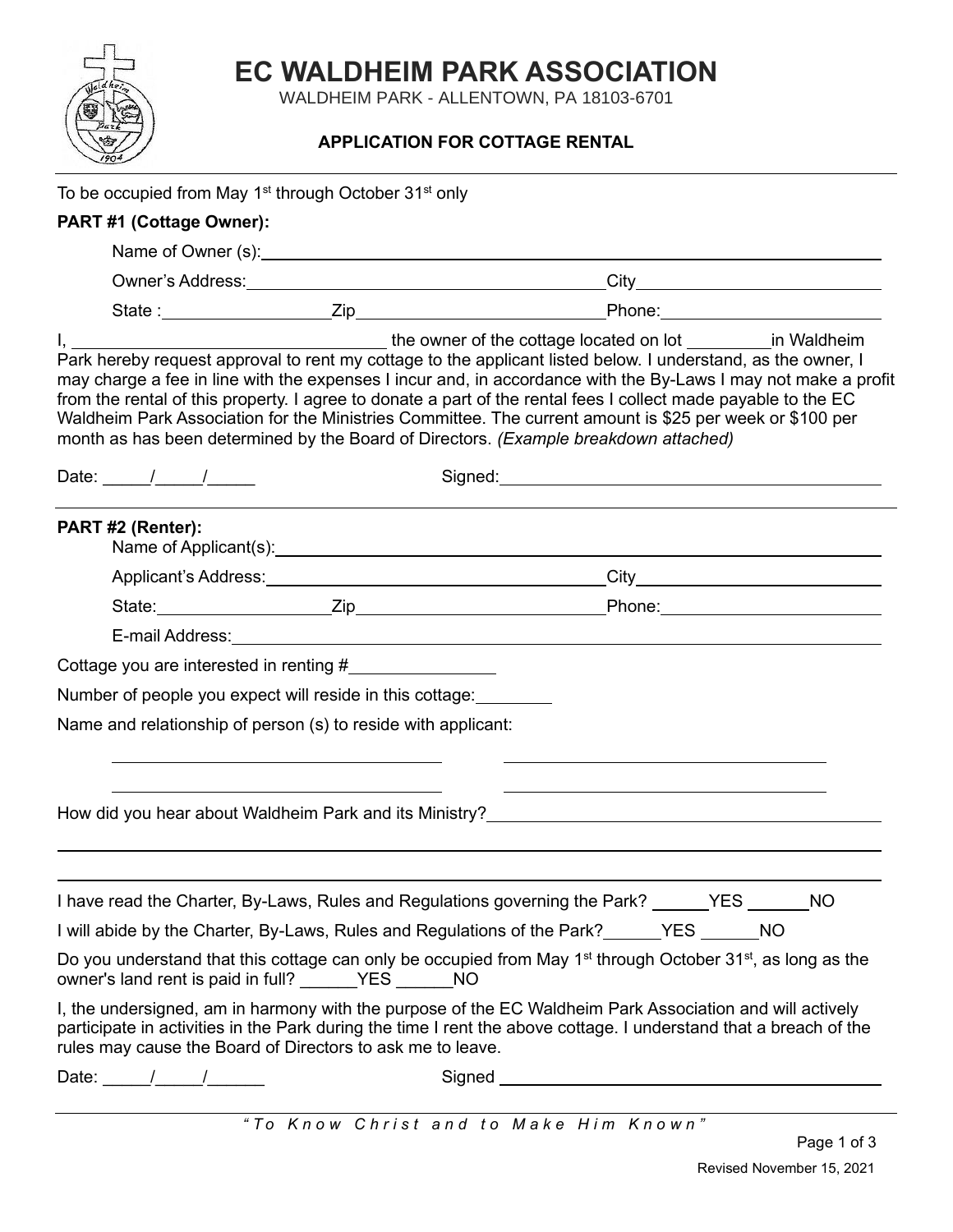| EC Waldheim Park Cottage Rental Application |  |
|---------------------------------------------|--|
|---------------------------------------------|--|

Church Name where you currently hold Membership:

Address City State/Zip

Pastor's Name: The Contract of the Contract of the Phone: Phone: Phone: Phone: Phone: Phone: Phone: Phone: Phone: Phone: Phone: Phone: Phone: Phone: Phone: Phone: Phone: Phone: Phone: Phone: Phone: Phone: Phone: Phone: Pho

How long have you been a member of this church?

The Waldheim Park Board of Directors requires all applicants submit a written letter from their Pastor indicating they are a member in good standing of their congregation as defined in the EC Church Discipline:

*…."it is necessary that a (church) member live in harmony with the Discipline, attend public services, commune during the year, and contribute to the support of the local congregation"*

Please submit this letter with your application. No applicant will be considered for rental without this letter.

Please list any positions of Church Leadership and/or Church activities in which you are currently involved:

Please note any community activities in which you are currently involved:

Please give a brief testimony as to your relationship with Jesus Christ: